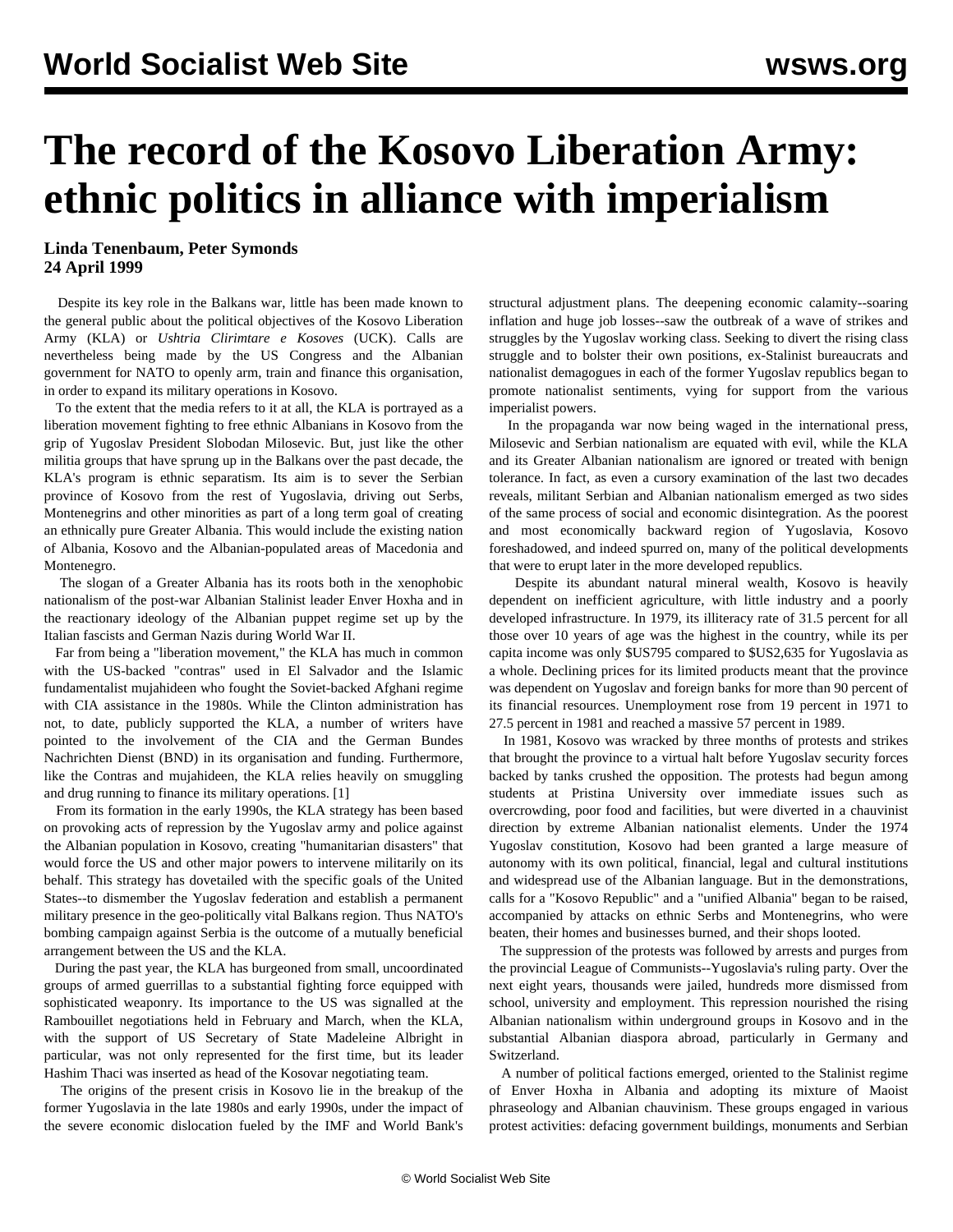cemeteries, distributing anti-government literature and, in some cases, conducting isolated terrorist attacks against the Yugoslav government in Kosovo and Europe.

 The rise of Serbian nationalism in the late 1980s was directly bound up with the developing tensions within Kosovo and the growing fears of the substantial Serbian minority within the province. Many Serbs and Montenegrins already felt disadvantaged by the language provisions and employment policies of the 1974 autonomy arrangements which discriminated in favour of ethnic Albanians. Now they faced growing anti-Serb agitation from Albanian separatists who were seeking to split Kosovo from Serbia, despite its longstanding historical and cultural ties.

 From 1986, Kosovar Serbs began to appeal to Belgrade for intervention. In April 1987, the new Serbian Communist party president, Slobodan Milosevic, made two visits to Kosovo, which were to prove to be a turning point. Up until then, Milosevic was not known for his statements on Kosovo and in fact had been criticised by more nationalist elements. But from this first visit, when he held meetings with local party leaders, he quickly drew the conclusion that a populist base could be built by exploiting the grievances of Serbs in Kosovo. Just four days later, after his political aides had worked feverishly to build rallies and demonstrations, he returned to the province and amid hysterical cries of "Slobo! Slobo!" called on Serbs to remain in Kosovo and proclaimed "no-one should dare beat you again".

 Milosevic used the issue of Kosovo to consolidate his position and stage an inner-party coup, replacing rival party and state leaders with those of his own party faction. He pushed through amendments to the federal constitution in November 1988. In February 1989, despite widespread protests and a hunger strike by Kosovar miners, he revoked Kosovo's autonomy, instituting a series of discriminatory measures against ethnic Albanians. Over the next three years, tens of thousands were sacked, many for refusing to sign loyalty pledges. Albanian language television, radio and the daily press were shut down. Schools were closed because teachers refused to implement the "uniform teaching plan and program of Serbia".

 The processes which propelled Milosevic to prominence were replicated in Slovenia, Croatia and Bosnia as political careerists drew the conclusion that the only way of shoring up their positions in the face of mounting concerns over jobs and living standards was to foment a climate of fear and apprehension in relation to other ethnic and religious groups. Similar developments were taking place throughout Eastern Europe and the former Soviet Union as the Stalinist regimes collapsed and former bureaucrats scrambled to create a power base for themselves by whipping up nationalist sentiment.

 In 1989, the Democratic League of Kosovo (LDK) was formed and by the end of 1990 claimed around 700,000 ethnic Albanian members. Its leader, Dr Ibrahim Rugova, styled himself after the so-called "Velvet Revolution" that had brought playwright Vaclav Havel to power in Czechoslovakia. With his trademark silk scarf and unkempt appearance, Rugova, a literary critic trained at the Sorbonne University, advocated passive resistance to the Yugoslav administration as the means for obtaining independence for Kosovo. Like Havel, Rugova's opposition to Stalinism was from the right, based on restoring capitalism and market economics.

 Over the next five years, the LDK sought to do what was being done by the leaderships in Slovenia, Croatia and the other Yugoslav republics: find a powerful backer prepared to sponsor the establishment of an independent state. Rugova engaged in a continual round of international conferences and meetings, seeking to manoeuvre among the major powers in the hope that he would gain their political recognition and financial support.

 Germany's recognition of Slovenia and Croatia in late 1991 rapidly set in train the disintegration of Yugoslavia, opening up bitter ethnic fighting as groups suddenly found themselves divided by what had previously been internal state borders. Backed by the US and other major powers, Bosnia Herzegovina and then Macedonia followed suit. But neither the European Commission nor the UN supported independence for Kosovo, which had been recognised internationally as part of Serbia since 1912. In April 1992, Kosovo, as a province of Serbia, became part of the new Federal Republic of Yugoslavia, which also included the republic of Montenegro. Vojvodina, like Kosovo, remained a province of Serbia within the new Yugoslav state.

 The LDK, along with other Kosovar parties, organised elections for a self-declared "Republic of Kosovo". The "parallel" government headed by Rugova organised a network of schools and health clinics staffed by Albanians who had previously been sacked from their posts. Even though Albania was the only country to officially recognise Kosovo, Rugova was nevertheless able to hold talks with the international negotiators Lord Owen and Cyrus Vance in September 1992. US intervention in Kosovo--internationally recognised as a Serbian province--began as early as October when the Bush administration approved an initial \$5 million in aid and warned the Serbian government against "ethnic cleansing" in Kosovo.

 The LDK's policies helped create a virtual apartheid state in which Albanians and Slavs had little contact or communication with one another. As Miranda Vickers explains in her book *A History of Kosovo*: "Although by the beginning of 1996, a few Albanians and Slavs still worked together, the vast majority lived strictly apart--they used separate bars and restaurants, and while Serbs travelled on the trains, Albanians took the buses. For Albanians public contact with Serbs inside Kosovo was offlimits, and the LDK used its power to isolate those violating that unspoken rule. Only a few elite intellectuals could appear publicly on panel discussions with Serbs without fear of public censure. Other Albanians reported receiving warnings from members of the LDK to avoid anything resembling dialogue with Serbs." [2]

 The turning point came at the end of 1995 with the signing of the USbrokered Dayton Accord by the warring parties in Bosnia. Despite the hopes of Rugova and others, the Dayton agreement omitted any mention of independence for Kosovo, nor did it appear likely that the US would change its position in the future.

 The US relied heavily on the Milosevic regime to police the Accord, under which the Bosnian Serbs had been compelled to abandon their demand to secede from Bosnia. Any move towards independence for Kosovo would have undermined the very foundation of the Accord, namely, the international recognition of the borders of the former Yugoslav republics, but not of any areas within those republics. In other words, the quid pro quo between Milosevic and the US was that the Bosnian Serbs would remain as an enclave within Bosnia, in return for the maintenance of the status quo in Kosovo.

 The contradictions inherent within the Dayton agreement highlighted the impossibility of creating nations based on ethnicity out of the former republics, where ethnic and religious groupings were thoroughly mixed and intermingled. Such a project inevitably led to conflict, war and "ethnic cleansing", as nationalist leaders and their militia in each area sought to create their own racially pure republics.

 Within Kosovo, the Dayton Accord left Rugova high and dry. All his plans and intrigues to obtain international support for his "parallel government" had come to nothing. Criticisms of the Rugova leadership became more strident as the bitterness and disappointment over the Dayton agreement gave rise to demands for a more aggressive approach to achieving independence. The KLA emerged as one expression of this turn to increasingly militant tactics.

 The KLA was reportedly formed in Pristina in 1993. A leading role in its creation was played by the Popular Movement for Kosovo (LPK)--one of the separatist groupings to emerge from the 1981 Kosovo protests.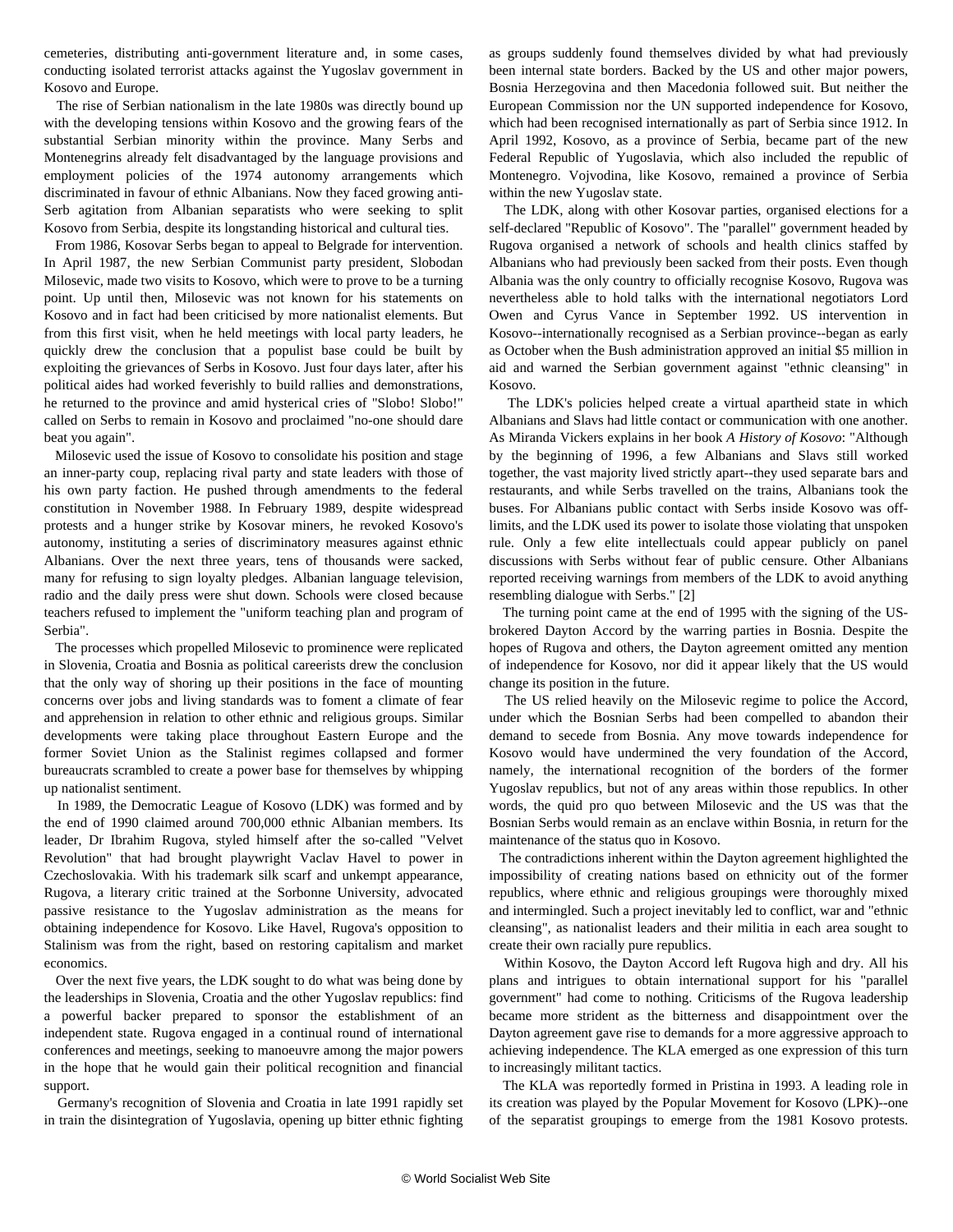Based in the Decani area near Pristina, the KLA carried out a number of attacks on individual Serb police and soldiers. In 1995, it took its activities to a new level by attacking a Serb border patrol in April, and a Serb police station in August using automatic weapons and a bomb.

 From the events in Bosnia and the signing of the Dayton Accords, the KLA leaders concluded that the only way to achieve their aim of an ethnically pure Kosovo was to goad the Yugoslav army, through terrorist provocations, into attacking wider and wider sections of the Albanian population, creating the conditions for military intervention by the major powers. Their tactics were directly responsible for the deaths of hundreds of Albanian villagers at the hands of Serbian police. They calculated that the more horrific the impact on civilians, the more Albanians were arrested, beaten or killed by Serb security forces, the stronger would be their own position in forcing the US and NATO to act.

 As the influence of Rugova and the LDK began to wane, the KLA became more open and aggressive. In April 1996, in a letter to the BBC's Albanian language service, the KLA publicly acknowledged for the first time its responsibility for attacks on Serb police and civilians. Its racialist outlook was highlighted by the ongoing targeting of refugee camps set up to house thousands of Serbs driven out of the Krajina region of Bosnia in August 1995 as part of the "ethnic cleansing" carried out by the USbacked Croatian army and militia. According to Kosovar Albanian leaders, the resettling of 10,000 of the estimated 200,000 Krajina Serb refugees in Kosovo was part of a plan by Milosevic to alter the ethnic balance in the province in favour of Serbs.

 In 1997, the KLA's access to arms and more advanced weaponry was rapidly augmented by the eruption of civil war in neighbouring Albania, following the collapse of the government of Sali Berisha. Different factions raided the country's armouries, taking millions of automatic weapons, some of which found their way into the KLA training camps set up by Berisha in the north, near the Kosovo border.

 In September 1997, the KLA carried out its most sophisticated military assault to date--10 co-ordinated attacks, with the use of anti-tank weapons, at locations up to 150 kilometres apart. In February 1998, it attacked Serb houses in the villages of Klina, Decani and Djakovica, and a Serb refugee camp at Baboloc, and ambushed Serb policemen on the road between Glogovac and Srbica, finally provoking a major counteroffensive by Yugoslav security forces against KLA strongholds. Some 80 Albanians, including women and children, were killed in the central Drenica region of Kosovo.

 The "Drenica massacre" saw a sharp shift in attitude by the US administration to Kosovo and the KLA. On the eve of the Serbian counterinsurgency, Robert Gelbard, the senior US envoy to the Balkans, visited Pristina where he denounced the KLA as a "terrorist organisation"--a remark widely interpreted as giving the green light for the Serb repression. But within days, Madeleine Albright attacked Milosevic saying: "We are not going to stand by and watch the Serbian authorities do in Kosovo what they can no longer get away with in Bosnia". The arms and economic embargo against Yugoslavia was toughened and the US warned that it reserved the right to take unilateral military action against Serbia.

 A number of commentators have remarked on the explosive growth of the KLA following the Drenica massacre. In the space of just a few months, the organisation grew from a few hundred fighters to a military force, which, by its own reckoning, amounted to 50,000. Its weapons now included shoulder-fired anti-tank rocket launchers, mortars, recoilless rifles, anti-aircraft machineguns as well as automatic assault rifles.

 This rapid expansion coincided with preparations on the part of the US and NATO for military operations in Kosovo and Yugoslavia as a whole. The scenario being drawn up involved significant similarities to the operation organised by NATO in Bosnia-Hercegovina in 1995. There, NATO bombing of Bosnian Serb positions was supplemented by ground attacks carried out by Croatian army and militia--financed, armed and trained by the US and its surrogate private military outfits. That the KLA was receiving covert financial support, arms and training from the US is borne out by reports of the CIA's involvement, by its growing contact with senior US officials such as Gelbard and Richard Holbrooke, and by the whole subsequent course of events.

 As early as May 1998, NATO began to bolster its military capabilities in both Albania and Macedonia. NATO representatives met with the Albanian government and agreed to provide military assistance, including vehicles and communication equipment. In mid-June, 80 NATO warplanes conducted exercises over Albania and Macedonia, and in August and September, NATO troops participated in joint ground manoeuvres in both countries.

 Gary Dempsey, from the conservative US-based Cato Institute noted in October 1998: "The Clinton administration has diligently put everything in place for intervention. In fact, by mid-July US-NATO planners had completed contingency plans for intervention, including air strikes and the deployment of ground troops. All that was missing was a sufficiently brutal or tragic event to trigger the process. As a senior Defence Department official told reporters on July 15, 'If some levels of atrocities were reached that would be intolerable, that would probably be a trigger.'"

 Again the "trigger" was provided by the KLA, which had used its growing strength and firepower to seize and entrench itself in substantial areas of Kosovo. According to one estimate by the US-based Military Analysis Network, by mid-1998 the KLA controlled between 25-30 percent of the province, with its own administration, roadblocks and fortifications. Its forces operated in a far broader area, especially at night. The KLA's expansion and its continuing attacks on Serb forces and civilians finally provoked a further Yugoslav military offensive, which not only uprooted the KLA from many areas, but threatened to wipe it out altogether.

 In late September, NATO seized upon reports of a massacre of 10 women and children in the village of Gornje Obrinje to threaten air strikes against Yugoslavia. The threats were only called off at the last minute after Milosevic signed the terms laid down by Holbrooke in an October 20 agreement for the reduction of Yugoslav troops in Kosovo to levels prior to the offensive.

 The KLA, which was not a direct party to the talks, used the ceasefire to regain and extend its influence, not only in villages but also in towns. It also began its own "cleansing" operation, directed against the 12,000 strong Gorani community--Slavs who are Muslims and speak Albanian, but are not ethnic Albanians. The KLA accused the Goranis, a number of whom were supporters of Rugova's LDK, of being "Serb collaborators". Among those killed was a close aide of Rugova's, Enver Maloku, a half Gorani, who was shot dead in Pristina in mid-January by gunmen rumoured to be from the KLA.

 On January 15, 1999, a so-called Serb massacre took place at the village of Racak, which was to supply the final "trigger" for the present NATO air assault. To this day it is not clear whether the fatalities at Racak where the result of a massacre or a fiirefight between Serb forces and KLA guerrillas. Belgrade insists that the "massacre" was a set-up staged by the KLA with the assistance of the US-head of the OSCE observer teams, William Walker, a long-time US operator who had been heavily involved in US activities in Central America.

 The French daily newspapers *Le Monde* and *Le Figaro* both produced articles strongly questioning the account provided by Walker, which was published widely in the international media. Two Associated Press TV journalists had been invited by Serb security forces to film an attack on the KLA stronghold in Racak. Their reports and those of other on-the-spot journalists indicated that the village, which was virtually deserted, was not the scene of a massacre but of fighting between Serb police and the KLA.

Yet the following morning a number of Albanian corpses in civilian